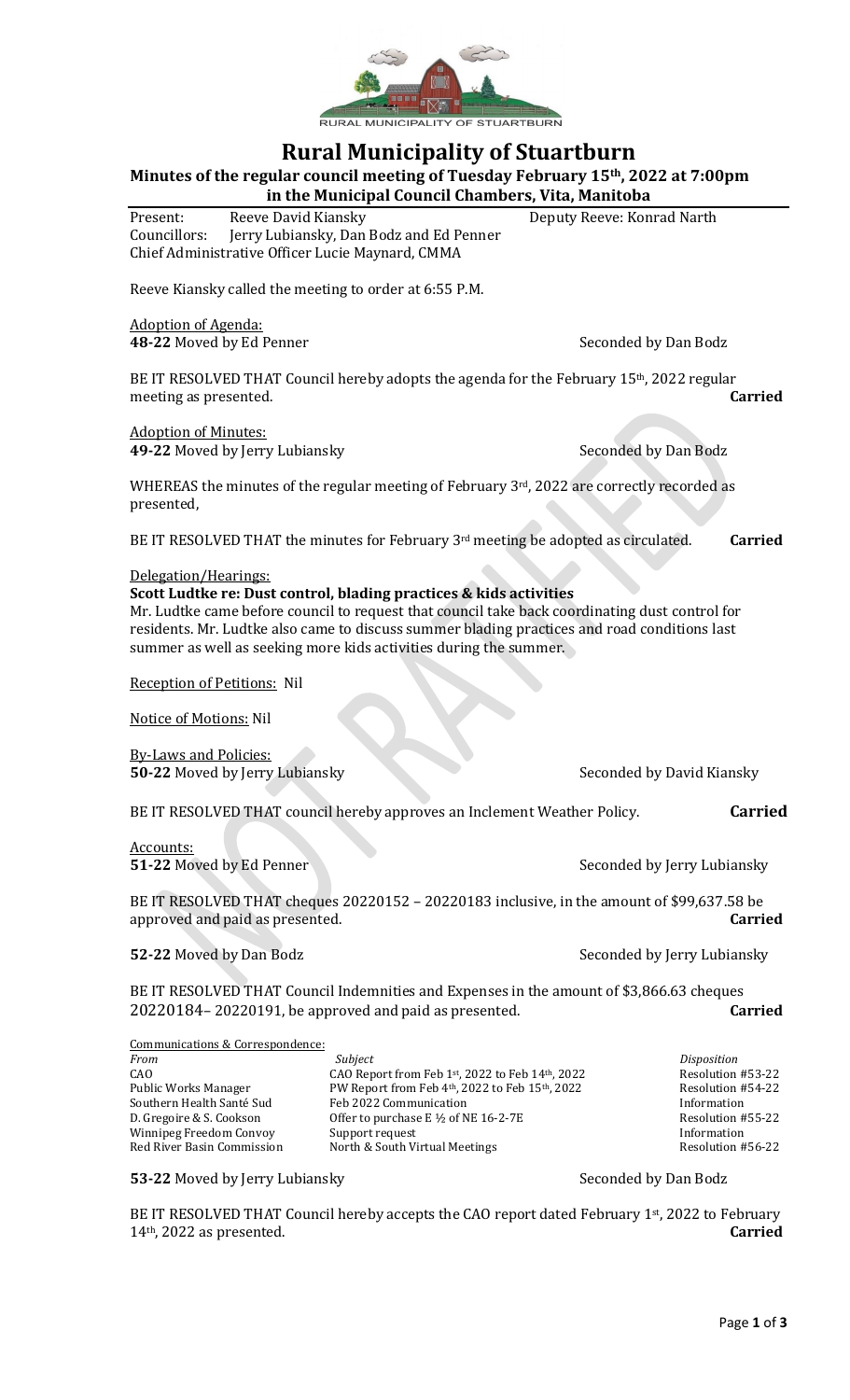# **54-22** Moved by Konrad Narth Seconded by Jerry Lubiansky

BE IT RESOLVED THAT Council hereby accepts the Public Works Manager's report dated February 4th, 2021 to February 15th, 2022 as presented. **Carried**

#### **55-22** Moved by Ed Penner Seconded by Dan Bodz

BE IT RESOLVED THAT Council hereby denies D. Gregoire & S. Cookson's offer to purchase of E ½ of NE 16-2-7E. **Carried**

### **56-22** Moved by Dan Bodz **Seconded by Konrad Narth**

BE IT RESOLVED THAT council hereby authorizes Councillor Penner to attend the virtual Red River Basin Chapter meeting on February 28th, 2022 with related expenses to be paid by the RM. **Carried**

Reports/Minutes from Committees:

➢ Vita Vet Board Survey Needs results power point presentation – Information

General Business

**57-22** Moved by Jerry Lubiansky Seconded by Konrad Narth

BE IT RESOLVED THAT Council hereby appoints Angela Boychuk as the Senior Elections Officer for the Rural Municipality of Stuartburn. **Carried**

**58-22** Moved by Ed Penner Seconded by Jerry Lubiansky

WHEREAS the municipality is required to establish the rate of enumeration for election officials;

BE IT RESOLVED THAT the following rates of renumeration to perform duties of election officials be set for the year 2022 to 2025:

- Senior Election Officer flat rate of \$500 and current mileage rate set out in the council indemnity by-law as required to carry out duties.
- Assistant Senior Elections Officer flat rate of \$250 and current mileage rate set out in the council indemnity by-law as required to carry out duties.
- Deputy Returning Officer \$190/day and current mileage rate set out in the council indemnity by-law as required to carry out duties.
- All other Election Officials \$165/day and current mileage rate set out in the council indemnity by-law as required to carry out duties.

#### **Carried**

#### Unfinished Business: Nil

# In Camera:

**59-22** Moved by Dan Bodz Seconded by Ed Penner

BE IT RESOLVED THAT Council meet in camera as a committee of the whole to discuss Item \_13\_ on the agenda, and as such discussions be kept in confidence as required under Section 15.13 of By-Law 152/19. Time: \_\_7:50pm\_\_\_\_\_\_\_\_ **Carried**

# **60-22** Moved by Dan Bodz **Seconded by Jerry Lubiansky** Seconded by Jerry Lubiansky

BE IT RESOLVED THAT Council adjourn their in camera session and resume regular business, Time: \_\_\_\_8:15pm\_\_\_. **Carried**